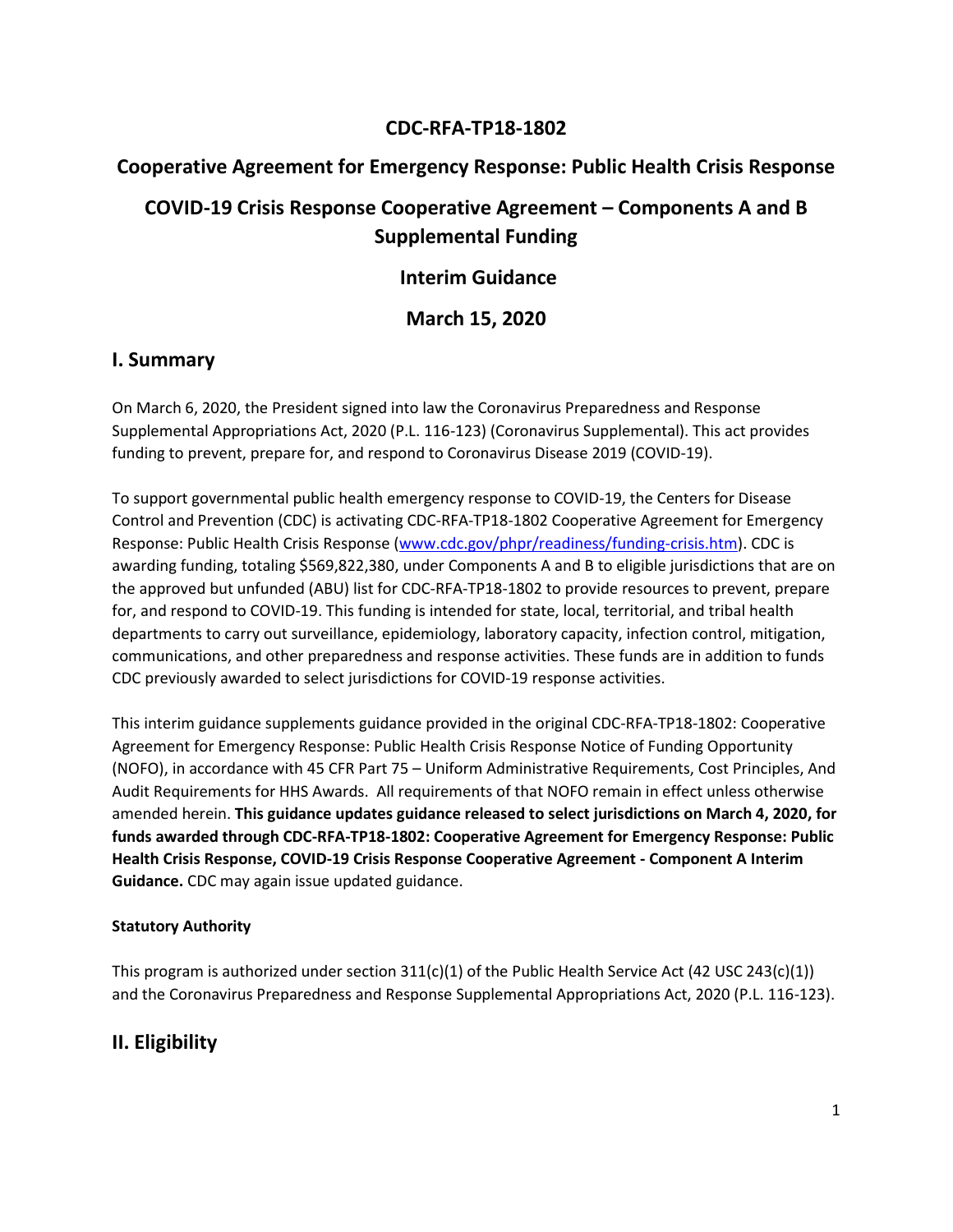Jurisdictions that responded to the Public Health Crisis Response notice of funding opportunity (50 states, six large metropolitan areas, eight U.S. territories and freely associated states, and one tribe) are eligible for funding. The total amount of funding to be awarded is \$569,822,380. Specific funding allocations are outlined in Appendix 1.

# **III. Use of Funds**

A recipient of a grant or cooperative agreement awarded by the Department of Health and Human Services (HHS) with funds made available under the Coronavirus Preparedness and Response Supplemental Appropriations Act, 2020 (P.L. 116-123) agrees to: 1) comply with existing and/or future directives and guidance from the Secretary regarding control of the spread of COVID-19; 2) in consultation and coordination with HHS, provide, commensurate with the condition of the individual, COVID-19 patient care regardless of the individual's home jurisdiction and/or appropriate public health measures (e.g., social distancing, home isolation); and 3) assist the United States Government in the implementation and enforcement of federal orders related to quarantine and isolation.

If recipient disburses any funds received pursuant to this award to a local jurisdiction, recipient shall ensure that the local jurisdiction complies with the terms and conditions of this award.

Consistent with the full scope of applicable grant regulations (45 C.F.R. 75.322), the purpose of this award, and the underlying funding, the recipient is expected to provide to CDC copies of and/or access to COVID-19 data collected with these funds. CDC will specify in further guidance and directives what is encompassed by this requirement.

This award is contingent upon agreement by the recipient to comply with existing and future guidance from the HHS Secretary regarding control of the spread of COVID-19.

### **Financial Management Requirements and Exceptions**

- This is one-time funding. Recipients must obligate funding and complete approved activities within the performance and budget period as defined in Section IV. Key Timeframes.
- Funding must be used to implement activities outlined in the following list of allowable activities.
- CDC will provide ongoing oversight and monitoring of this cooperative agreement.

#### **Direct Assistance**

• Direct assistance (DA) is not available through this funding.

#### **Overlap in Projects, Budget Items, or Commitment of Effort**

- Funds cannot be used to supplant existing federal funds awarded by other federal sources
- Funds cannot be used to match funding on other federal awards.

#### **Allowable Activities**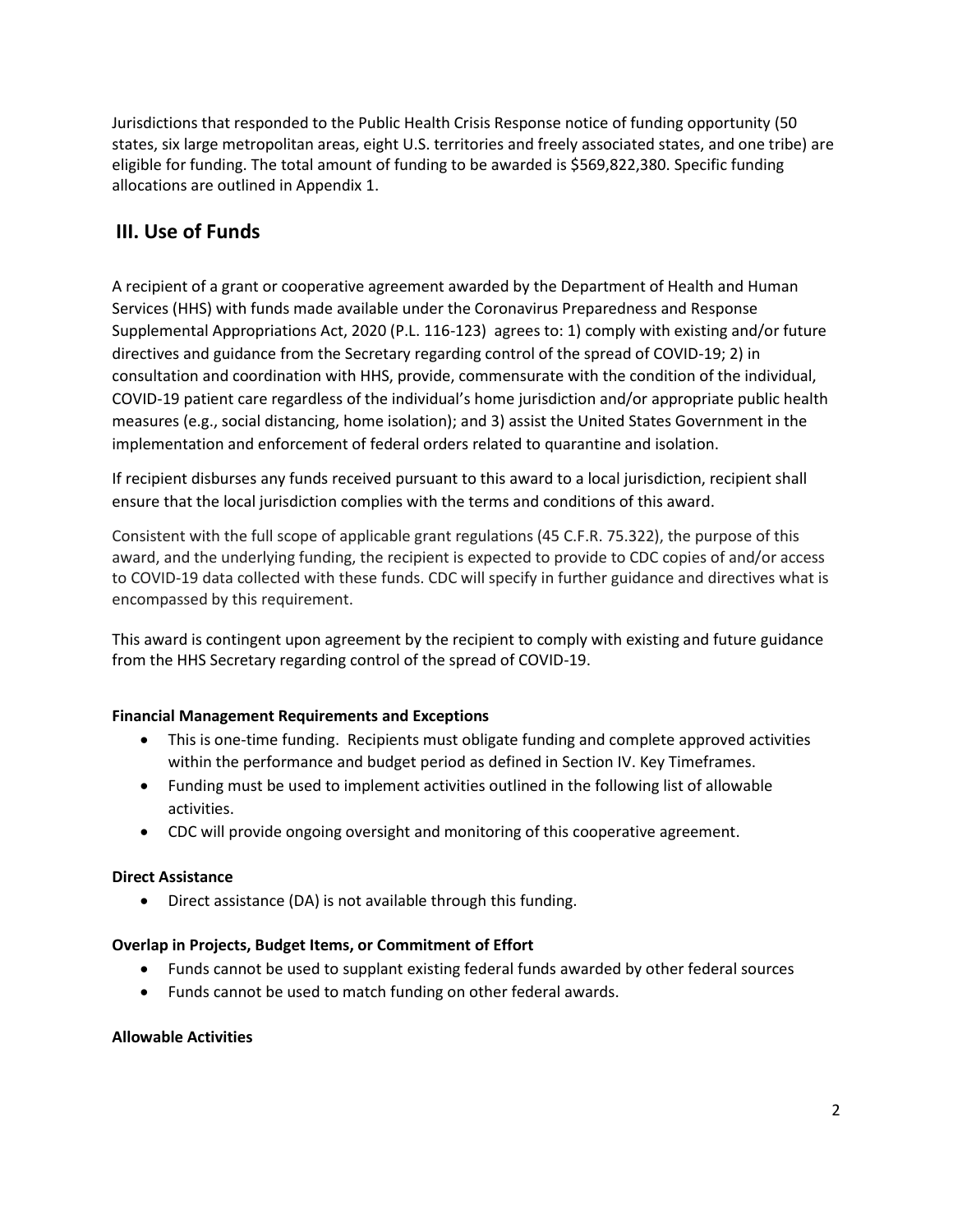CDC has determined that, as part of Components A and B activities allowable for the COVID-19 response, jurisdictions may use discretion to allocate this funding for their highest priority response needs in the following categories, consistent with applicable grant regulations and this guidance. With prior approval from CDC, reimbursement may be allowed for pre-award costs incurred on or after January 20, 2020, for certain public health expenses related to surveillance, epidemiology, laboratory capacity, infection control, mitigation, communications, and other preparedness and response activities associated with COVID-19 response activities and otherwise allowable under this guidance.

Domain 1: Incident Management for Early CrisisResponse

- Emergency Operations and Coordination
- Responder Safety and Health
- Identification of Vulnerable Populations

Domain 2: Jurisdictional Recovery

• Jurisdictional Recovery

Domain 3: Information Management

- Information Sharing
- Emergency Public Information and Warning and Risk Communication

Domain 4: Countermeasures and Mitigation

- Nonpharmaceutical Interventions
- Quarantine and Isolation Support
- Distribution and Use of Medical Materiel

Domain 5: Surge Management

- Surge Staffing
- Public Health Coordination with Healthcare Systems
- Infection Control

Domain 6: Biosurveillance

- Public Health Surveillance and Real-time Reporting
- Public Health Laboratory Testing, Equipment, Supplies, and Shipping
- Data Management

Alteration or renovation of non-federal facilities that directly support activities in these six domains are allowable activities, subject to prior approval from CDC. More details about allowable activities are provided in Appendix 2.

#### **Required Activities**

CDC has determined that, as part of Components A and B activities for the COVID-19 response, jurisdictions must meet surveillance and community intervention implementation requirements outlined below.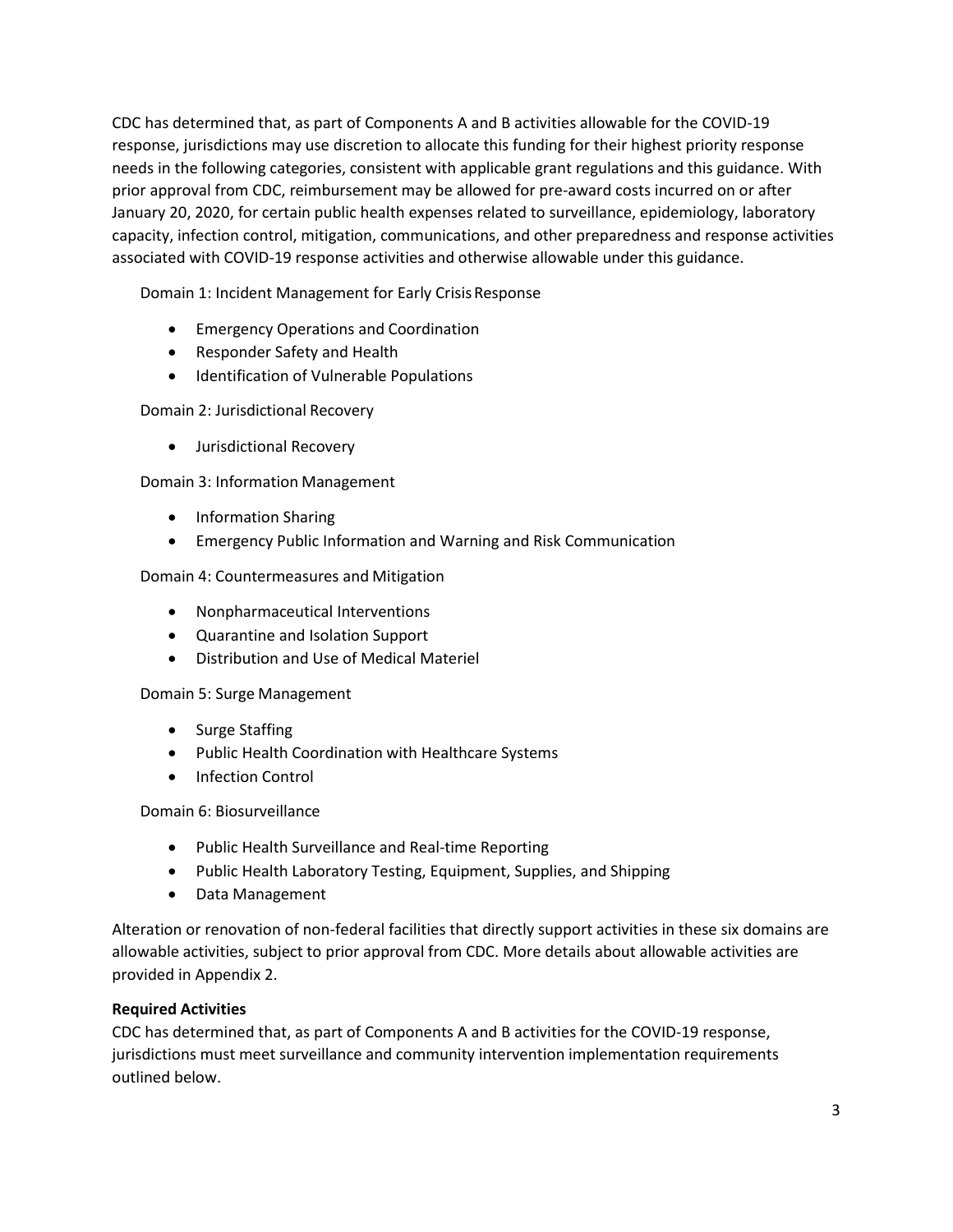### Surveillance, Laboratory Testing, and Reporting

Recipients are required to implement and scale-up laboratory testing and data collection to enable identification and tracking of COVID-19 cases in the community and are responsible for immediate implementation of real-time reporting to CDC. Specifically, jurisdictions should focus on the following activities, in accordance with CDC guidelines:

- Conduct surveillance to identify cases, report case data in a timely manner, identify contacts, characterize disease transmission, and track relevant epidemiologic characteristics including hospitalization and death.
- Conduct surveillance to monitor virologic and disease activity in the community and healthcare settings.
- Implement routine and enhanced surveillance to support the science base that informs public health interventions that mitigate the impact of COVID-19, including understanding of clinical characteristics; infection prevention and control practices; and other mitigation requirements.
- Establish or enhance core epidemiological activities to support response such as risk assessment, case classification, analysis, visualization, reporting.
- Conduct surveillance to monitor disruption in the community caused by COVID-19 and related mitigation activities (e.g. school closures and cancellation of mass gatherings).
- Conduct surveillance to monitor disruption in healthcare systems caused by COVID-19 (e.g. shortages of personal protective equipment).

### Community Intervention Implementation Plan

Recipients must develop a brief COVID-19 community intervention implementation plan that describes how the state and local jurisdictions will achieve the response's three mitigation goals: 1) Slow transmission of disease, 2) Minimize morbidity and mortality, and 3) Preserve healthcare, workforce, and infrastructure functions and minimize social and economic impacts. The plan should address how the recipient will:

- Minimize potential spread and reduce morbidity and mortality of COVID-19 in communities.
- Plan and adapt for disruption caused by community spread and interventions to prevent further spread.
- Ensure healthcare system response is an integrated part of community interventions.
- Ensure integration of community mitigation interventions with health system preparedness and response plans and interventions.

Recipients must submit a summary of the community intervention implementation plan in GrantSolutions as a grant note with the subject line "COVID-19 [Jurisdiction] Community Intervention Plan" within 60 days of the Notice of Award (NOA).

### **Unallowable Costs**

- Research
- Clinical care except as provided above in connection with Domain 4 activities.
- Publicity and propaganda (lobbying):
	- $\circ$  Other than for normal and recognized executive-legislative relationships, no funds may be used for: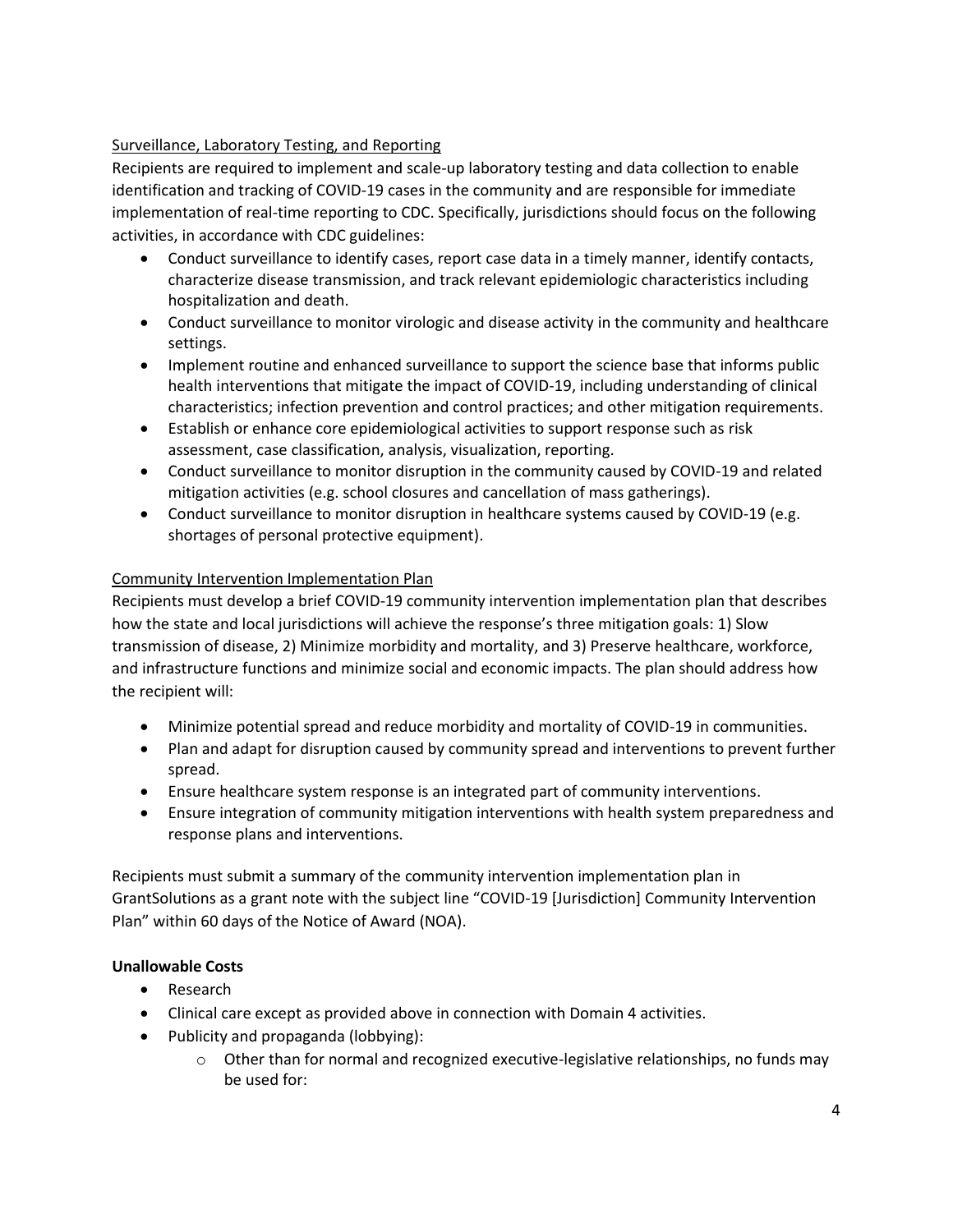- publicity or propaganda purposes, for the preparation, distribution, or use of any material designed to support or defeat the enactment of legislation before any legislative body
- the salary or expenses of any grant or contract recipient, or agent acting for such recipient, related to any activity designed to influence the enactment of legislation, appropriations, regulation, administrative action, or Executive order proposed or pending before any legislative body
- See Additional Requirement (AR) 12 for detailed guidance on this prohibition and additional guidance on lobbying for CDC recipients: https://www.cdc.gov/grants/documents/Anti-Lobbying\_Restrictions\_for\_CDC\_Grantees\_July\_2012.pdf
- All unallowable costs cited in CDC-RFA-TP18-1802 remain in effect, unless specifically amended in this guidance, in accordance with 45 CFR Part 75 – Uniform Administrative Requirements, Cost Principles, And Audit Requirements for HHS Awards.

# **IV. Key Timeframes**

- CDC will issue NOAs immediately.
- The budget period for this award is 12 months from the date of the NOA. The 12-month period from the date of this NOA supplants the 6-month period provided in the interim guidance issued to select jurisdictions on March 4, 2020.
- Certain pre-award costs dating back to January 20, 2020 when CDC first activated its Emergency Operations Center (EOC) – and directly related to COVID-19 outbreak response are allowable, as described above, and in accordance with Division A – Coronavirus Preparedness and Response Supplemental Appropriations Act, 2020 (Supplemental).
- All eligible expenditures to be charged to this award must be made within 90 days after the end of the budget period.
- Jurisdictions must develop a brief COVID-19 community intervention implementation plan (referenced in Section VII. Additional Requirement(s)). A summary of the plan must be submitted in GrantSolutions as a grant note with the subject line "COVID-19 [Jurisdiction] Community Intervention Plan" within 60 days of the award date.
- Jurisdictions must submit revised budgets (SF-424A) and budget narratives (budget narrative template provided) by April 20, 2020. These documents must be submitted to CDC along with a letter on agency letterhead with signatures from the jurisdiction's preparedness director, laboratory director, and state epidemiologist (or their designees) indicating all have provided input into plans, strategies, and investment priorities. Jurisdictions must submit all documents via GrantSolutions.
- Jurisdictions must submit revised work plans (work plan template provided) in GrantSolutions as a grant note (labeled "Jurisdiction COVID-19 Work Plan") no later than May 4, 2020.
- Additional Reporting:
	- $\circ$  Monthly progress reports on status of timelines, goals, and objectives as defined by CDC in approved work plans.
	- o Monthly fiscal reports as defined in REDCap (beginning 60 days after NOAs are issued).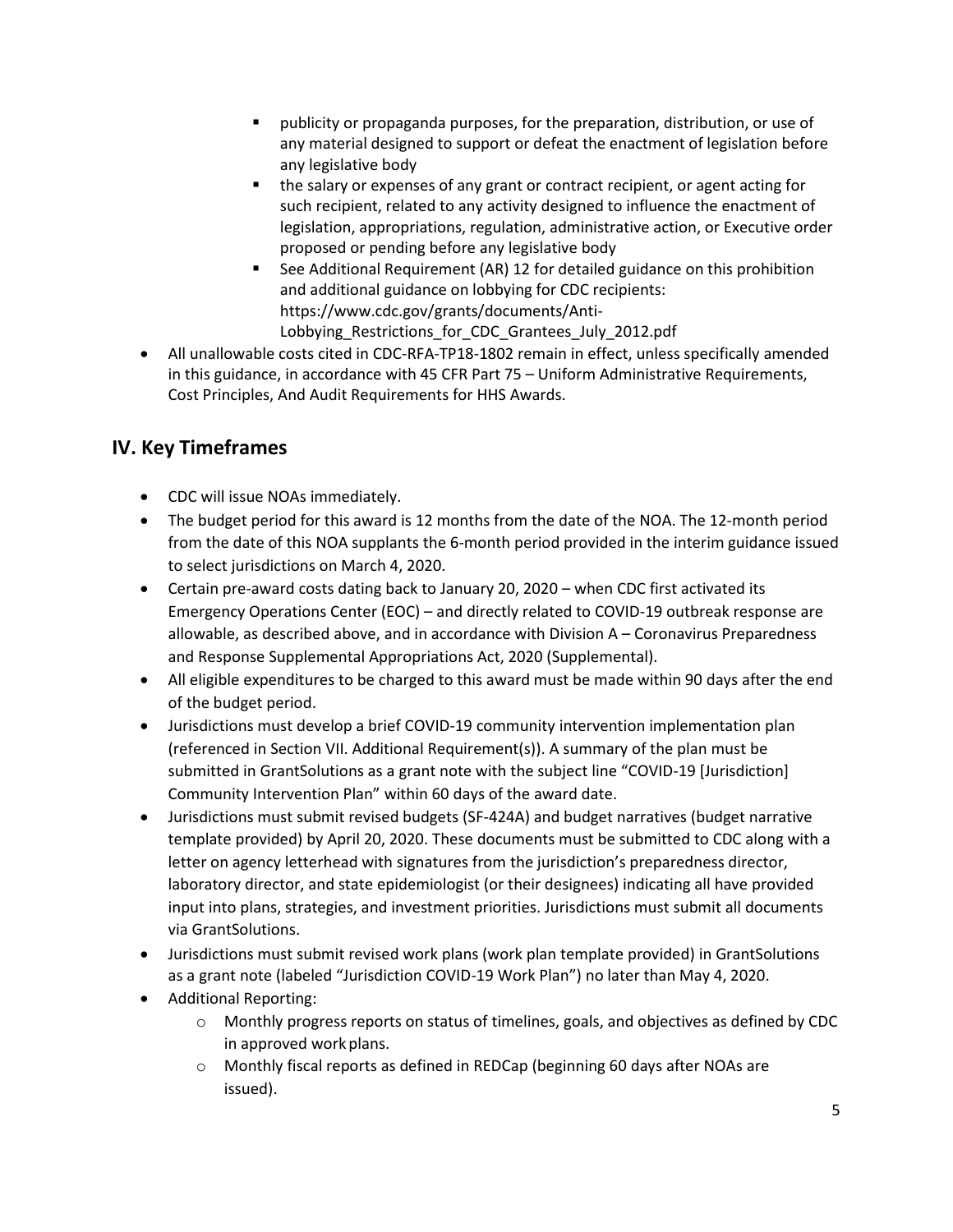- o Performance measure data (see Section VIII. Performance Measures).
- o CDC may require recipients to develop annual progress reports (APRs). CDC will provide APR guidance and optional templates should they be required.
- Recipients should submit requests for deadline extensions to their CDC project officers and grants management specialists.

# **V. Revised Work Plan, Budget, and Budget Narrative Submission**

Jurisdictions must submit revised budgets, budget narratives, and work plans as the as outlined under Section IV. Key Timeframes. CDC has developed optional templates that recipients can use to develop their revised work plans. Pre-approval is required for reimbursement costs, costs for alteration or renovation of non-Federal facilities provided for in Section III, and as required under HHS grants regulations, 45 CFR Part 75.

After initial submission, CDC will use REDCap to monitor progress. Jurisdictions must designate representatives from their health departments who will be responsible for working in REDCap. Names and email addresses of these representatives should be sent to [DSLRCrisisCoAg@cdc.gov to](mailto:DSLRCrisisCoAg@cdc.gov) be granted access to the system. Jurisdictions that encounter any difficulties submitting work plans through REDCap, should contact CDC at [DSLRCrisisCoAg@cdc.gov](mailto:DSLRCrisisCoAg@cdc.gov) prior to the submission deadline.

Any changes to the principal investigator (PI) for the award must be submitted in GrantSolutions as a change in key personnel amendment. Requests must be made on official letterhead and include the new PI's name, email address, phone number, and CV. Jurisdictions that encounter any difficulties submitting the required documents should contact CDC at **DSLRCrisisCoAg@cdc.gov** prior to the submission deadline.

# **VI. Content of Revised Work Plan, Budget, and Budget Narrative Submission**

This announcement requires submission of a budget, a budget narrative, and a work plan as described in the following sections. Recipients must modify and submit itemized budgets, budget narratives, and work plans based on those submitted in response to the original CDC-RFA-TP18-1802 NOFO. The budgets, budget narratives, and work plans must include plans to accomplish required activities, as outlined in Section III. Use of Funds.

### **1. Work Plan**

CDC has established allowable activities related to the capability domains described in the Public Health Crisis Response NOFO. The domains include:

- o Incident Management for Early CrisisResponse
- o Jurisdictional Recovery
- o Information Management
- o Countermeasures and Mitigation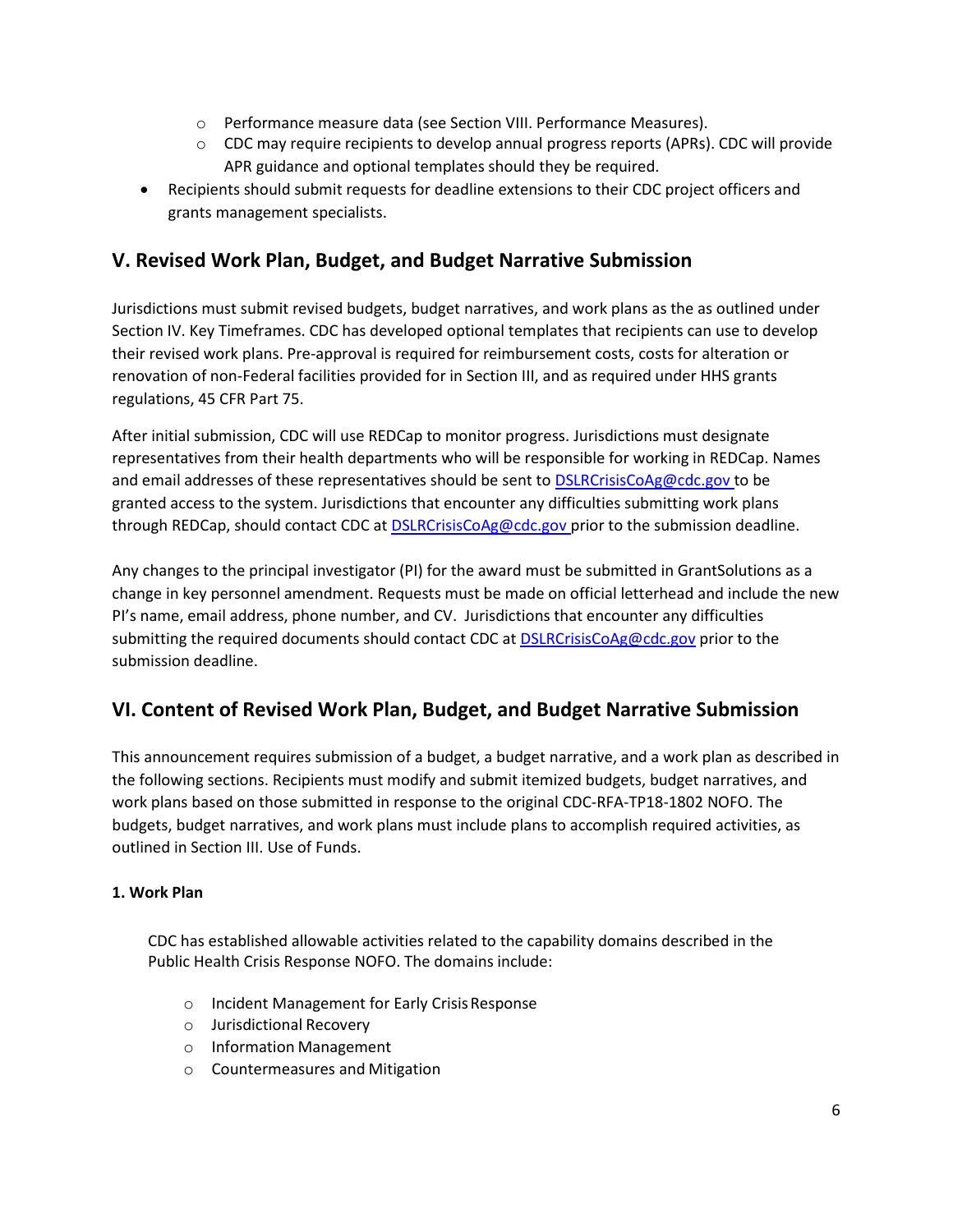- o Surge Management
- o Biosurveillance

Details pertaining to activities are outlined in the work plan template. The work plan must align to the activities outlined in Section III. Use of Funds. If a recipient uses another format, it must include all categories on the recommended template.

#### **2. Budget and Budget Narrative**

The budget (SF-424A) must include:

- Salaries and wages
- Fringe benefits
- Consultant costs
- Equipment with quotes
- Supplies
- Travel
- Other categories
- Contractual costs
- Total direct costs
- Total Indirect costs (If your jurisdiction's indirect cost rate has changed since your original application was submitted in December 2018, the rate must be included with the budget submission).

Funding will be available in a designated subaccount for COVID-19 activities. CDC will provide instructions in the NOA for access and drawdowns in the Payment Management System. Neither match nor maintenance of effort is required.

CDC will provide an optional budget narrative template. If a recipient uses another format, it must include all categories on the recommended template and align with the SF-424A. The narrative must align to the allowable domains and activities outlined in Section III. Use of Funds. Recipients must submit the budget narrative and SF 424A as amendments via GrantSolutions.

These documents must be submitted to CDC along with a letter on agency letterhead with signatures from the jurisdiction's preparedness director, laboratory director, and state epidemiologist (or their designees) indicating all have provided input into plans, strategies, and investment priorities.

For additional guidance, please refer to CDC-RFA-TP18-1802: Cooperative Agreement for Emergency Response: Public Health Crisis Response (www.cdc.gov/phpr/readiness/funding-crisis.htm).

# **VII. Performance Measures**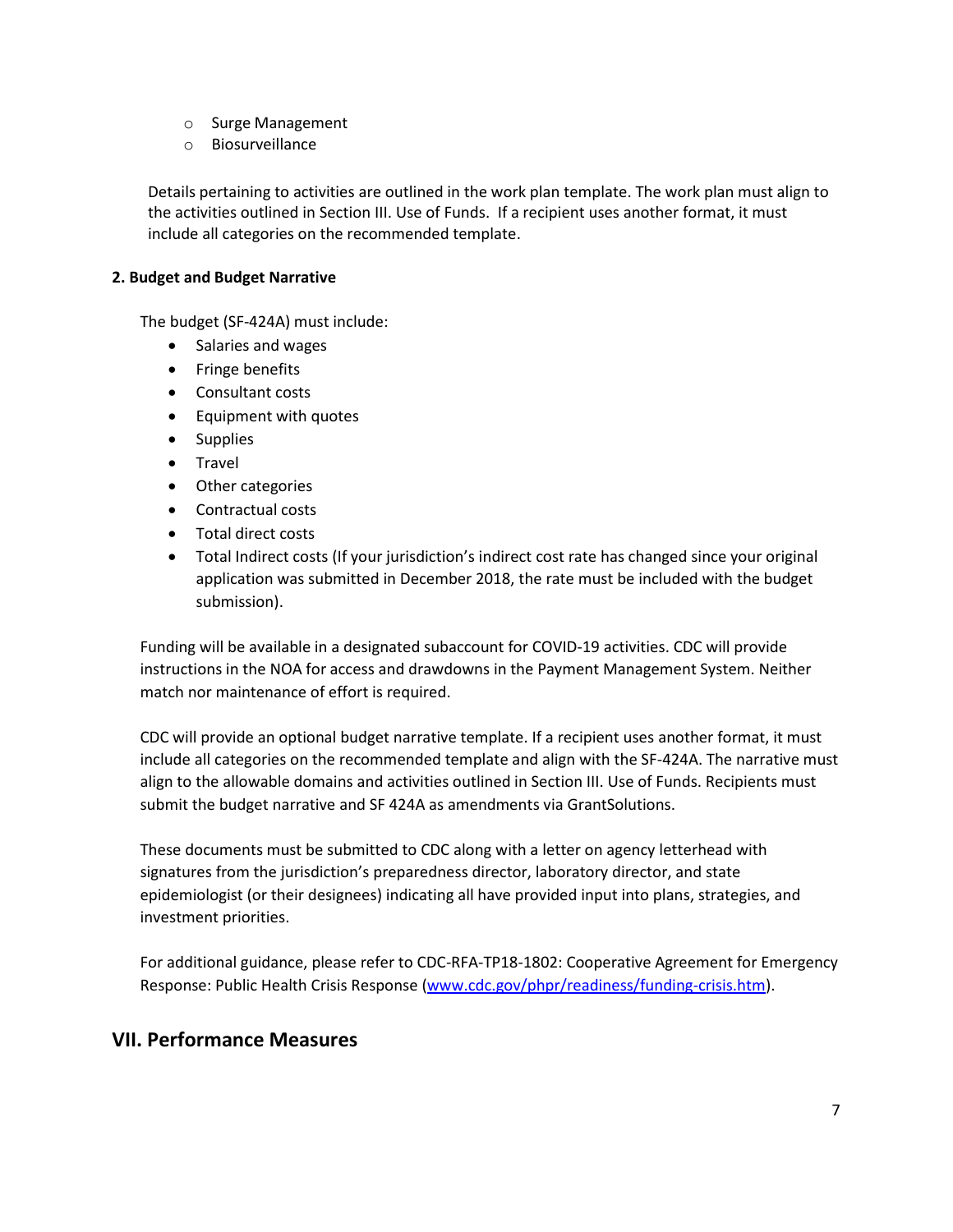CDC will work with funded jurisdictions within the first 30 days of the award to finalize performance measures. CDC will use the REDCap system for performance monitoring and reporting. CDC will provide additional guidance and information, as appropriate, on performance measure reporting within the first 30 days of the award.

# **VIII. Roles and Responsibilities**

As the managers of the COVID-19 Crisis Response Cooperative Agreement, CDC's Division of State and Local Readiness (DSLR) in the Center for Preparedness and Response (CPR) will perform the role of the project officer; CDC's Office of Grants Services will serve as the grants management specialist. During the activation period of the response, DSLR will coordinate requests for subject matter technical assistance with the appropriate subject matter task force supporting the CDC incident management system.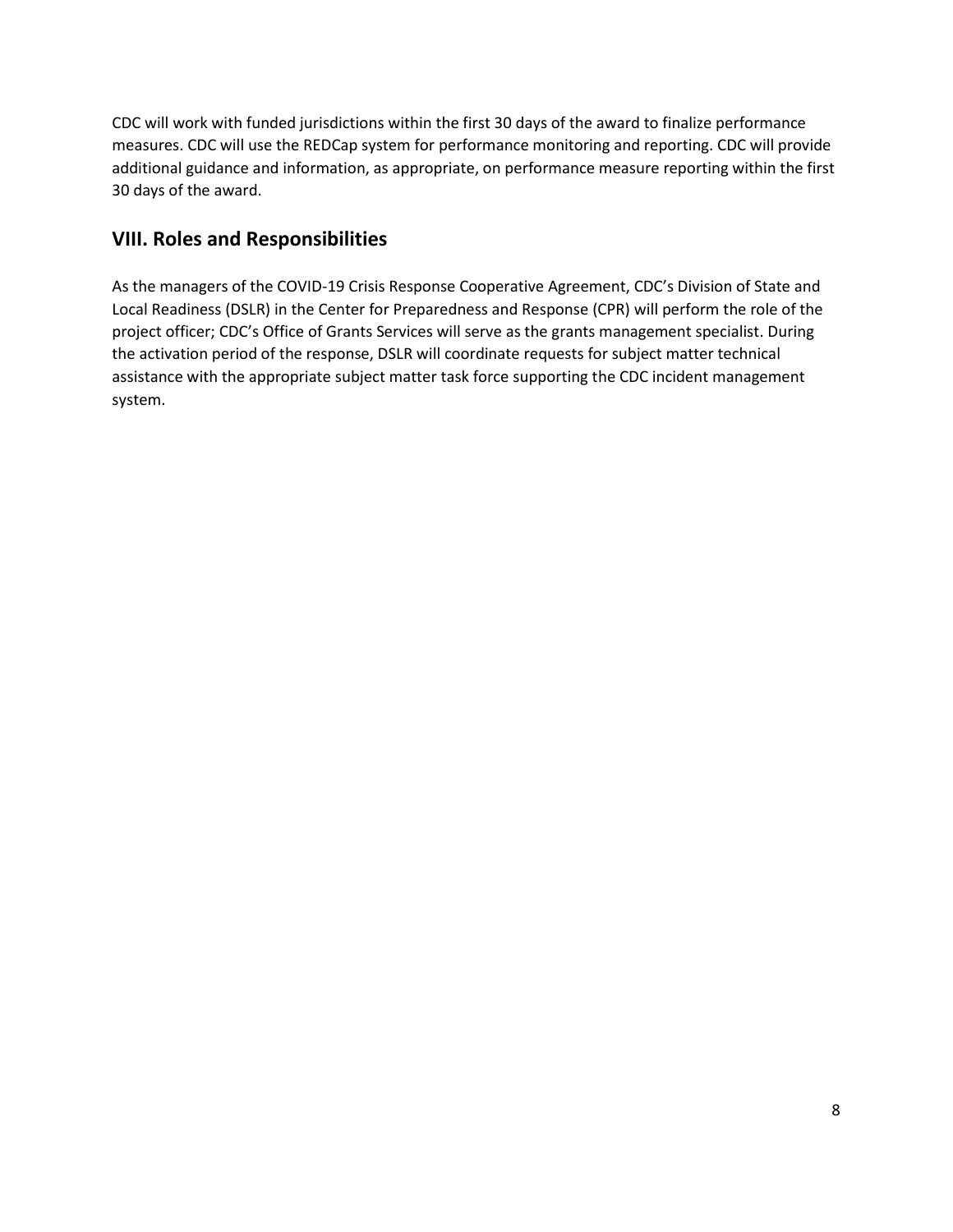|  |  |  | <b>Appendix 1. Funding Allocations</b> |
|--|--|--|----------------------------------------|
|--|--|--|----------------------------------------|

| <b>COVID-19 Crisis Response Cooperative Agreement - Components A</b> |                                    |                                                |                          |  |
|----------------------------------------------------------------------|------------------------------------|------------------------------------------------|--------------------------|--|
| <b>Recipient</b>                                                     | <b>Funding</b><br><b>Available</b> | and B Supplemental Funding<br><b>Recipient</b> | <b>Funding Available</b> |  |
| Alabama                                                              | \$8,148,799                        | Montana                                        | \$4,567,500              |  |
| Alaska                                                               | \$4,902,840                        | N. Mariana Islands                             | \$369,766                |  |
| American Samoa                                                       | \$370,247                          | Nebraska                                       | \$4,796,664              |  |
| Arizona                                                              | \$11,201,872                       | Nevada                                         | \$6,532,739              |  |
| Arkansas                                                             | \$6,205,347                        | New Hampshire                                  | \$4,902,840              |  |
| California                                                           | \$37,706,709                       | New Jersey                                     | \$13,860,160             |  |
| <b>Cherokee Nation</b>                                               | \$750,000                          | <b>New Mexico</b>                              | \$5,974,365              |  |
| Chicago                                                              | \$8,743,675                        | New York                                       | \$16,690,279             |  |
| Colorado                                                             | \$9,331,323                        | New York City                                  | \$16,911,778             |  |
| Connecticut                                                          | \$7,058,271                        | North Carolina                                 | \$13,820,515             |  |
| Delaware                                                             | \$4,567,500                        | North Dakota                                   | \$4,567,500              |  |
| Florida                                                              | \$27,296,306                       | Ohio                                           | \$15,620,977             |  |
| Georgia                                                              | \$14,786,285                       | Oklahoma                                       | \$6,924,231              |  |
| Guam                                                                 | \$479,432                          | Oregon                                         | \$7,298,826              |  |
| Hawaii                                                               | \$4,567,500                        | Palau                                          | \$336,794                |  |
| Houston                                                              | \$5,000,000                        | Philadelphia                                   | \$3,500,000              |  |
| Idaho                                                                | \$4,567,500                        | Pennsylvania                                   | \$16,904,048             |  |
| Illinois                                                             | \$14,667,281                       | <b>Puerto Rico</b>                             | \$5,870,358              |  |
| Indiana                                                              | \$10,374,952                       | Rhode Island                                   | \$4,902,840              |  |
| lowa                                                                 | \$6,347,829                        | South Carolina                                 | \$8,926,133              |  |
| Kansas                                                               | \$5,940,546                        | South Dakota                                   | \$4,567,500              |  |
| Kentucky                                                             | \$7,464,395                        | Tennessee                                      | \$10,078,294             |  |
| Los Angeles County                                                   | \$18,212,100                       | Texas                                          | \$35,226,922             |  |
| Louisiana                                                            | \$7,805,065                        | Utah                                           | \$6,441,413              |  |
| Maine                                                                | \$4,567,500                        | Vermont                                        | \$4,902,840              |  |
| <b>Marshall Islands</b>                                              | \$367,754                          | Virgin Islands (U.S.)                          | \$419,100                |  |
| Maryland                                                             | \$10,259,227                       | Virginia                                       | \$13,371,612             |  |
| Massachusetts                                                        | \$11,649,309                       | Washington                                     | \$11,480,799             |  |
| Michigan                                                             | \$14,567,050                       | Washington D.C.                                | \$6,148,298              |  |
| Micronesia                                                           | \$420,403                          | West Virginia                                  | \$5,000,803              |  |
| Minnesota                                                            | \$10,048,124                       | Wisconsin                                      | \$10,200,192             |  |
| Mississippi                                                          | \$5,874,996                        | Wyoming                                        | \$4,567,500              |  |
| Missouri                                                             | \$9,888,657                        | <b>TOTAL</b>                                   | \$569,822,380            |  |

**Note:** These funds are in addition to funds CDC previously awarded to select jurisdictions for COVID-19 response activities.

 $\overline{\phantom{a}}$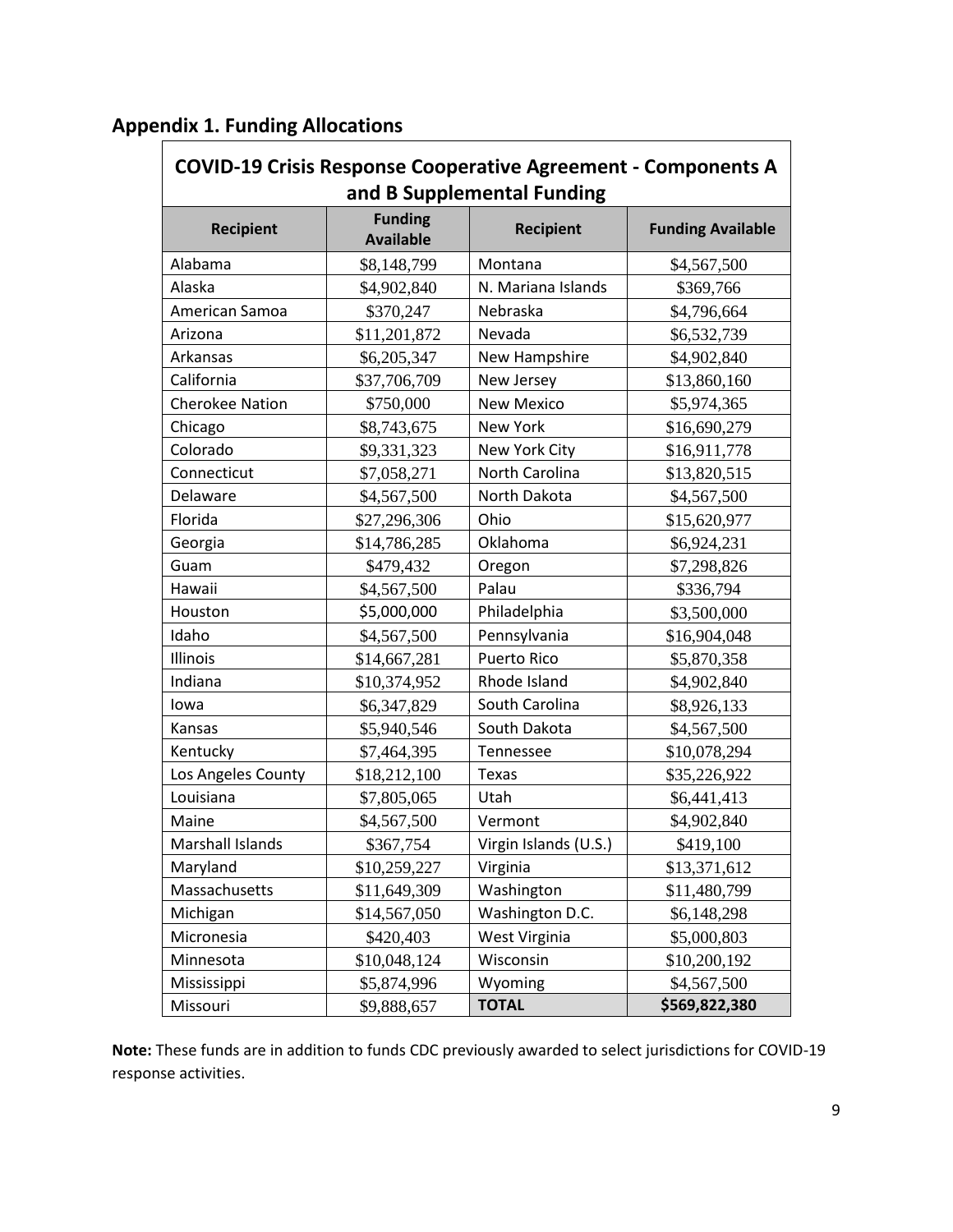# **Appendix 2. Allowable Activities**

| <b>Domain</b>              | <b>Activity Category</b>    | <b>Allowable Activities</b>                                                                             |
|----------------------------|-----------------------------|---------------------------------------------------------------------------------------------------------|
| <b>Incident Management</b> | <b>Emergency Operations</b> | Examples of allowable activities:                                                                       |
| for Early Crisis Response  | and Coordination            | Conduct jurisdictional COVID-19 risk assessment.<br>$\circ$                                             |
|                            |                             | Identify and prioritize risk-reduction strategies and risk-mitigation efforts in<br>$\circ$             |
|                            |                             | coordination with community partners and stakeholders.                                                  |
|                            |                             | Implement public health actions designed to mitigate risks in accordance with CDC                       |
|                            |                             | guidance.                                                                                               |
|                            |                             | Implement public health response plans based on CDC COVID-19 Preparedness and<br>$\circ$                |
|                            |                             | Response Planning Guidance for State, Local, Territorial and Tribal Public Health Agencies.             |
|                            |                             | Provide technical assistance to local and tribal health departments on development of<br>$\circ$        |
|                            |                             | COVID-19 response plans and respond to requests for public health assistance.                           |
|                            |                             | Activate the jurisdiction's emergency operations center (EOC) at a level appropriate to meet<br>$\circ$ |
|                            |                             | the needs of the response.                                                                              |
|                            |                             | Staff the EOC with the numbers and skills necessary to support the response,                            |
|                            |                             | assure worker safety and continually monitor absenteeism.                                               |
|                            |                             | Use established systems to ensure continuity of operations and implement COOP                           |
|                            |                             | plans as needed.                                                                                        |
|                            |                             | Establish call centers or other communication capacity for information sharing, public info<br>$\circ$  |
|                            |                             | and direct residents to available resources.                                                            |
|                            |                             | Activate emergency hiring authorities and expedited contracting processes.<br>$\circ$                   |
|                            |                             | Assess the jurisdiction's public health and healthcare system training needs.<br>$\circ$                |
|                            |                             | Provide materials and facilitate training designed to improve the jurisdiction's<br>$\circ$             |
|                            |                             | public health and healthcare system response. Focus on infection prevention and                         |
|                            |                             | control strategies and implementation/triggers for crisis/contingency standards of                      |
|                            |                             | care.                                                                                                   |
|                            |                             | Implement procedures to notify relevant personnel and participate in CDC national                       |
|                            |                             | calls and Clinician Outreach and Communication Activity (COCA) calls.                                   |
|                            |                             | Ensure plans and jurisdictional response actions incorporate the latest CDC guidance and<br>$\circ$     |
|                            |                             | direction.                                                                                              |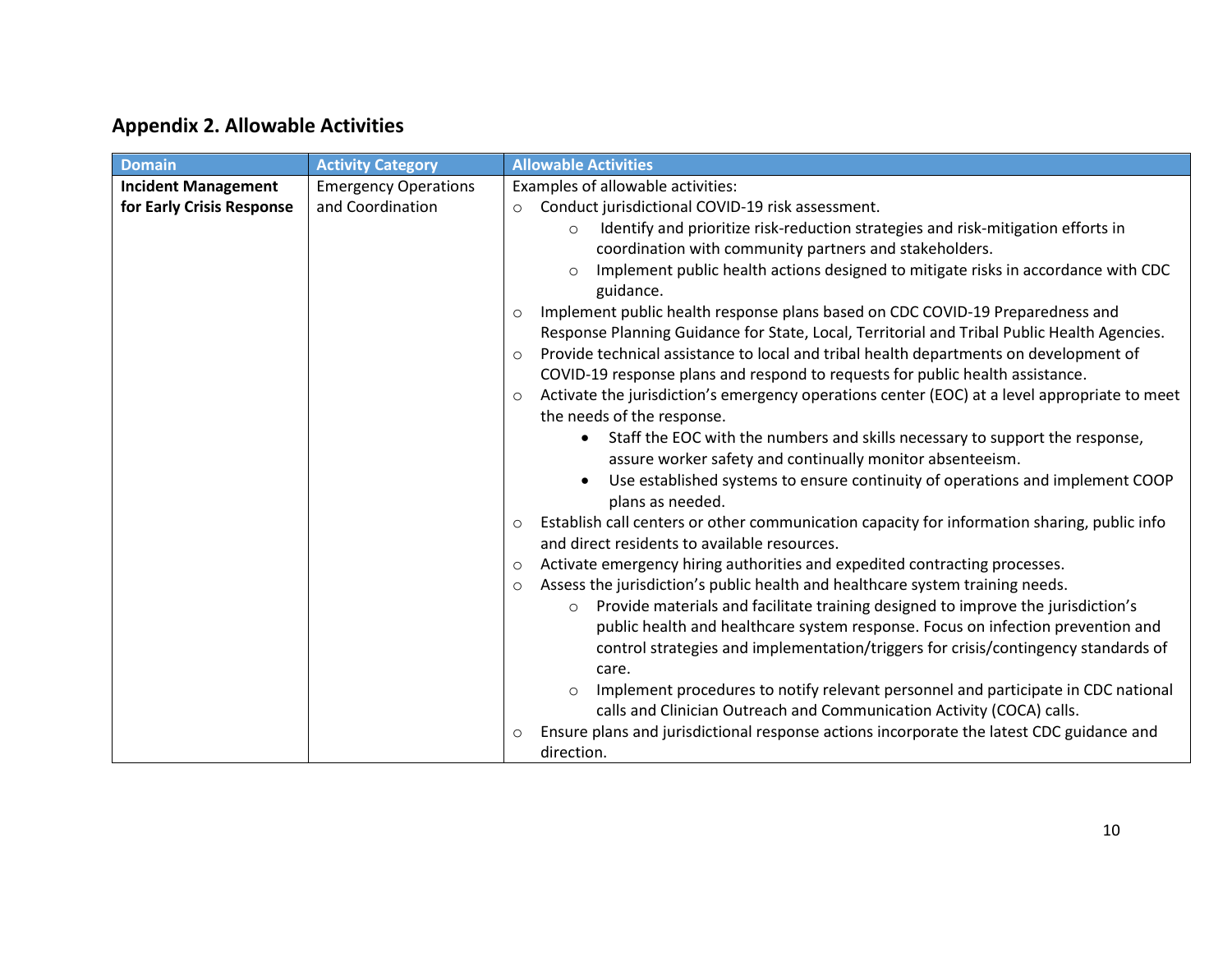| <b>Domain</b> | <b>Activity Category</b>       | <b>Allowable Activities</b>                                                                                                                                                                                                                                                                                                                                                                                                                                                                                                                                                                                                                                                                                                                                                                                                                                                                                                                                                                                                                                                                                                                                                                                                                                                                                                                                                                                                |
|---------------|--------------------------------|----------------------------------------------------------------------------------------------------------------------------------------------------------------------------------------------------------------------------------------------------------------------------------------------------------------------------------------------------------------------------------------------------------------------------------------------------------------------------------------------------------------------------------------------------------------------------------------------------------------------------------------------------------------------------------------------------------------------------------------------------------------------------------------------------------------------------------------------------------------------------------------------------------------------------------------------------------------------------------------------------------------------------------------------------------------------------------------------------------------------------------------------------------------------------------------------------------------------------------------------------------------------------------------------------------------------------------------------------------------------------------------------------------------------------|
|               | Responder Safety and<br>Health | Examples of allowable activities:<br>Assure the health and safety of the jurisdiction's workforce, including but not limited to<br>$\circ$<br>implementation of staff resiliency programs, occupational health/safety programs,<br>responder mental health support. Determine gaps and implement corrective actions.<br>Implement PPE sparing strategies for pubic health/healthcare system workforce in<br>$\circ$<br>accordance with federal guidelines.<br>Develop an occupational safety and health strike team to ensure workers are protected,<br>$\circ$<br>implement corrective actions and gather lessons learned.<br>Establish a team of communicators that can interpret CDC guidance and assist with<br>$\circ$<br>implementation of worker safety and health strategies.<br>Create tools to assist and anticipate supply chain shortages, track PPE inventory.<br>$\circ$<br>Develop personal protective equipment (PPE) strategies consistent with CDC guidance for<br>$\circ$<br>hospitals, outpatient clinics, long term care facilities and other facilities; work with suppliers<br>and coalitions to develop statewide plans for caching or redistribution/sharing. This strategy<br>should be integrated with healthcare coalitions' system plans for purchasing, caching, and<br>distributing PPE and accessing the Strategic National Stockpile.<br>Purchase required PPE (if available).<br>$\circ$ |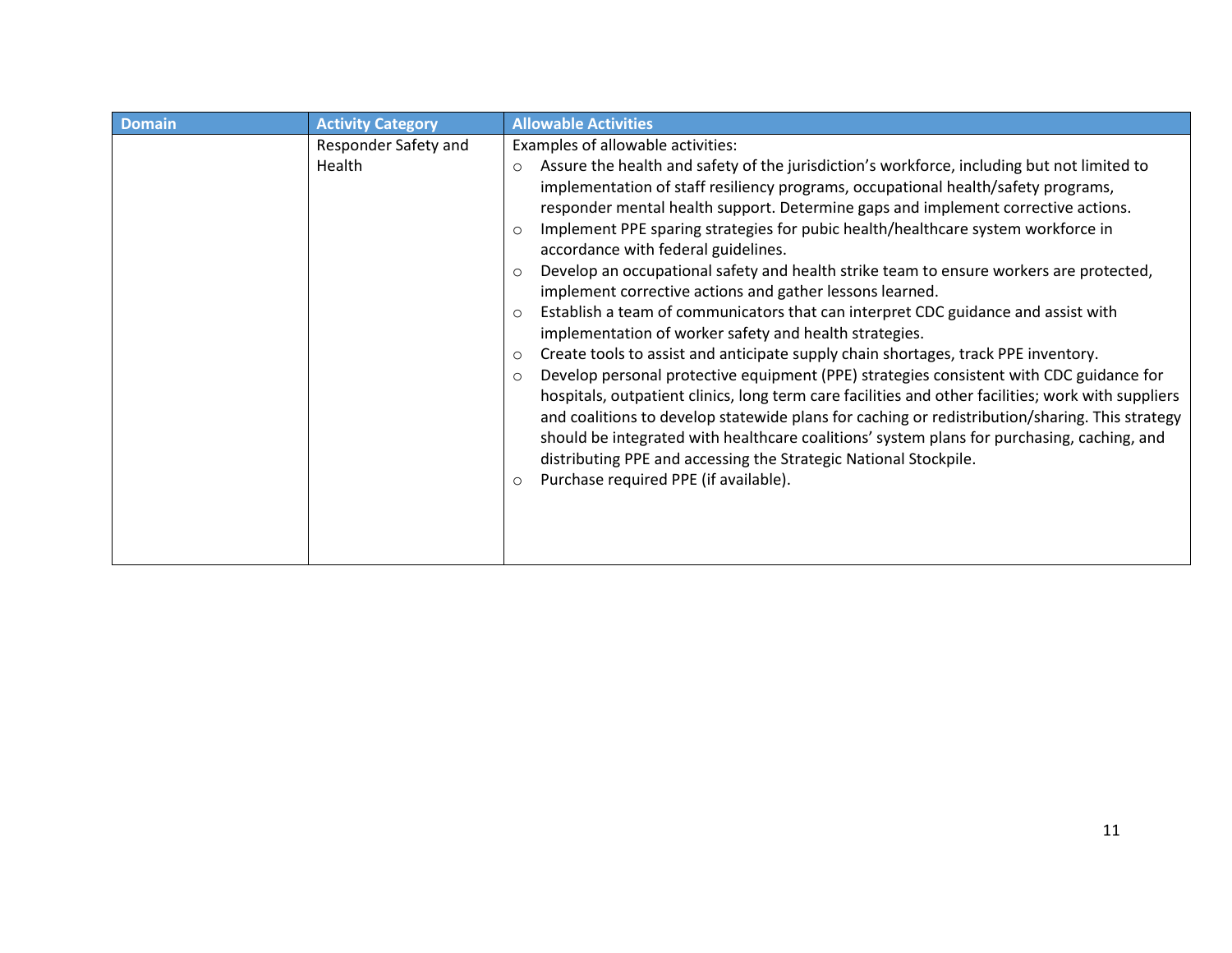| <b>Domain</b>                  | <b>Activity Category</b> | <b>Allowable Activities</b>                                                                                                                                                                                                                                                                                                                                                                                                                                                                                                                                                                                                                                                                                                                                                                                                                                                                                                                    |
|--------------------------------|--------------------------|------------------------------------------------------------------------------------------------------------------------------------------------------------------------------------------------------------------------------------------------------------------------------------------------------------------------------------------------------------------------------------------------------------------------------------------------------------------------------------------------------------------------------------------------------------------------------------------------------------------------------------------------------------------------------------------------------------------------------------------------------------------------------------------------------------------------------------------------------------------------------------------------------------------------------------------------|
|                                | Identification of        | Examples of allowable activities:                                                                                                                                                                                                                                                                                                                                                                                                                                                                                                                                                                                                                                                                                                                                                                                                                                                                                                              |
|                                | vulnerable populations   | Implement mitigation strategies for populations at risk for morbidity, mortality, and other<br>$\circ$<br>adverse outcomes.<br>Update response and recovery plans to include populations at risk.<br>$\circ$<br>Enlist other governmental and non-governmental programs that can be leveraged to<br>$\circ$<br>provide social services and ensure that patients with COVID-19 virus (or at risk of exposure)<br>receive proper information to connect them to available social services.<br>Leverage social services and behavioral health within the community, including the<br>$\circ$<br>Administration for Children and Families (ACF) and Health Resources and Services<br>Administration (HRSA).<br>Conduct rapid assessment (e.g., focus groups) of concerns and needs of the community<br>$\circ$<br>related to prevention of COVID-19.<br>Identify gaps and implement strategies that encourage risk-reduction behaviors.<br>$\circ$ |
| <b>Jurisdictional Recovery</b> | Jurisdictional Recovery  | Examples of allowable activities:                                                                                                                                                                                                                                                                                                                                                                                                                                                                                                                                                                                                                                                                                                                                                                                                                                                                                                              |
|                                |                          | Recovery efforts to restore to pre-event functioning.<br>$\circ$<br>Conduct a Hotwash/After Action Review and develop an improvement plan.<br>$\circ$                                                                                                                                                                                                                                                                                                                                                                                                                                                                                                                                                                                                                                                                                                                                                                                          |
|                                |                          |                                                                                                                                                                                                                                                                                                                                                                                                                                                                                                                                                                                                                                                                                                                                                                                                                                                                                                                                                |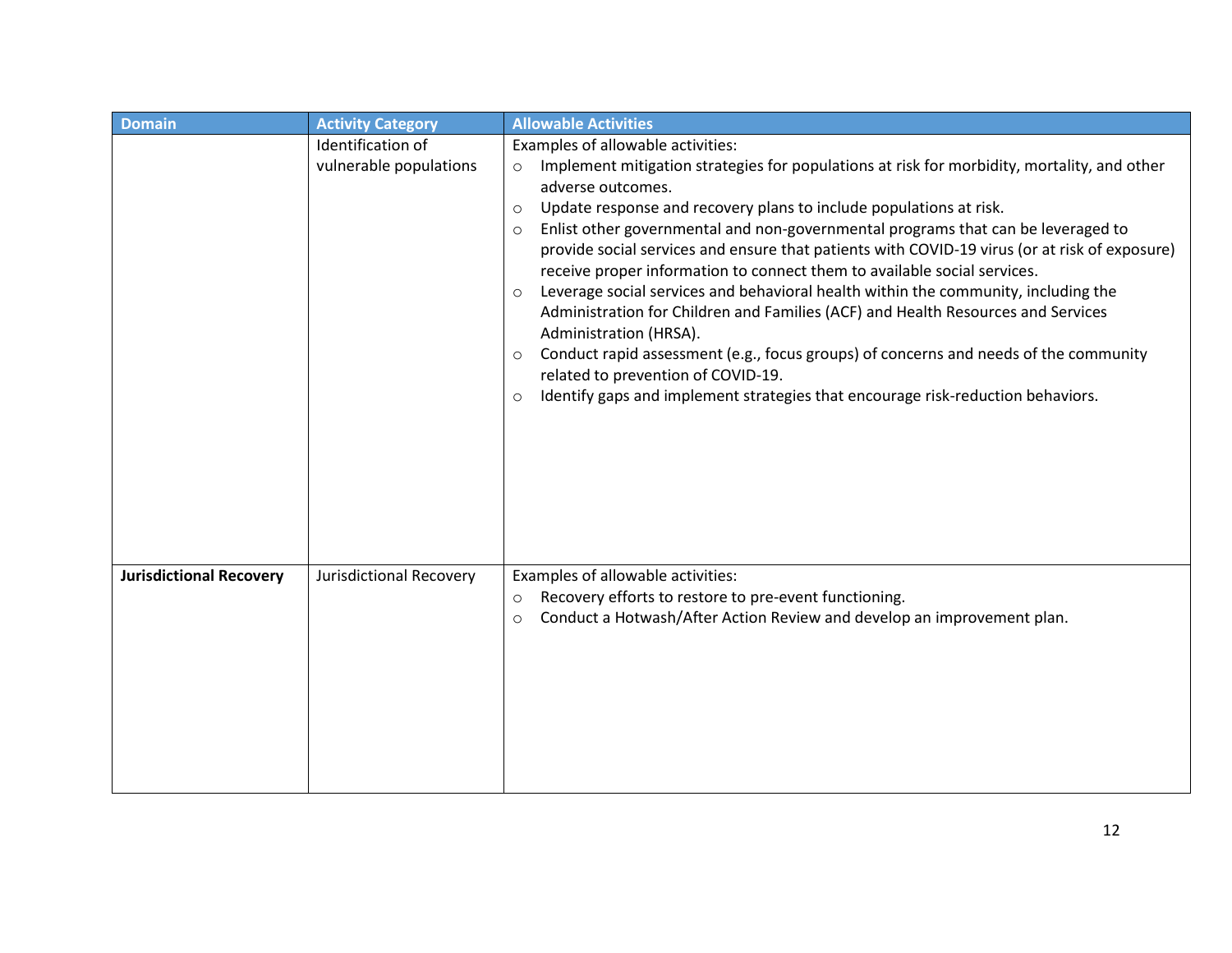| <b>Domain</b>                           | <b>Activity Category</b>                                                            | <b>Allowable Activities</b>                                                                                                                                                                                                                                                                                                                                                                                                                                                                                                                                                                                                                                                                                                                                                                                                                                                                                                                                                                                                                                                                                                                                                                                                                                                                                                                                                                              |
|-----------------------------------------|-------------------------------------------------------------------------------------|----------------------------------------------------------------------------------------------------------------------------------------------------------------------------------------------------------------------------------------------------------------------------------------------------------------------------------------------------------------------------------------------------------------------------------------------------------------------------------------------------------------------------------------------------------------------------------------------------------------------------------------------------------------------------------------------------------------------------------------------------------------------------------------------------------------------------------------------------------------------------------------------------------------------------------------------------------------------------------------------------------------------------------------------------------------------------------------------------------------------------------------------------------------------------------------------------------------------------------------------------------------------------------------------------------------------------------------------------------------------------------------------------------|
| <b>Information</b><br><b>Management</b> | <b>Information Sharing</b>                                                          | Examples of allowable activities:<br>Ensure information sharing among public health staff, healthcare personnel, airport entry<br>$\circ$<br>screening personnel, EMS providers, and the public.<br>Develop, coordinate, and disseminate information, alerts, warnings, and notifications<br>$\circ$<br>regarding risks and self-protective measures to the public, particularly with at-risk and<br>vulnerable populations, and incident management responders.<br>Develop new systems or utilize existing systems to rapidly report public health data.<br>$\circ$<br>Develop community messages are accurate, timely and reach at risk populations<br>$\circ$                                                                                                                                                                                                                                                                                                                                                                                                                                                                                                                                                                                                                                                                                                                                         |
|                                         | <b>Emergency Public</b><br><b>Information and Warning</b><br>and Risk Communication | Examples of allowable activities:<br>Ensure redundant platforms are in place for pushing out messages to the public and the<br>$\circ$<br>healthcare sector regarding risks to the public, risk of transmission, and protective<br>measures.<br>Work with health communicators and educators on risk communications efforts<br>designed to prevent the spread of COVID-19 virus.<br>Update scripts for jurisdictional call centers with specific COVID-19 messaging (alerts,<br>$\circ$<br>warnings, and notifications).<br>Evaluate COVID-19 messaging and other communication materials and, based on feedback<br>$\circ$<br>from target audiences, revise messages and materials as needed.<br>Conduct rapid assessment (e.g., focus groups) of existing messaging and<br>communications activities (e.g., web-based, social media) related to prevention of<br>COVID-19.<br>Monitor local news stories and social media postings to determine if information is<br>accurate, identify messaging gaps, and make adjustments to communications as<br>needed.<br>Contract with local vendors for translation (as necessary), printing, signage,<br>$\circ$<br>audiovisual/public service announcement development and dissemination.<br>Identify gaps and develop culturally appropriate risk messages for at-risk populations<br>$\circ$<br>including messages that focus on risk-reduction behaviors. |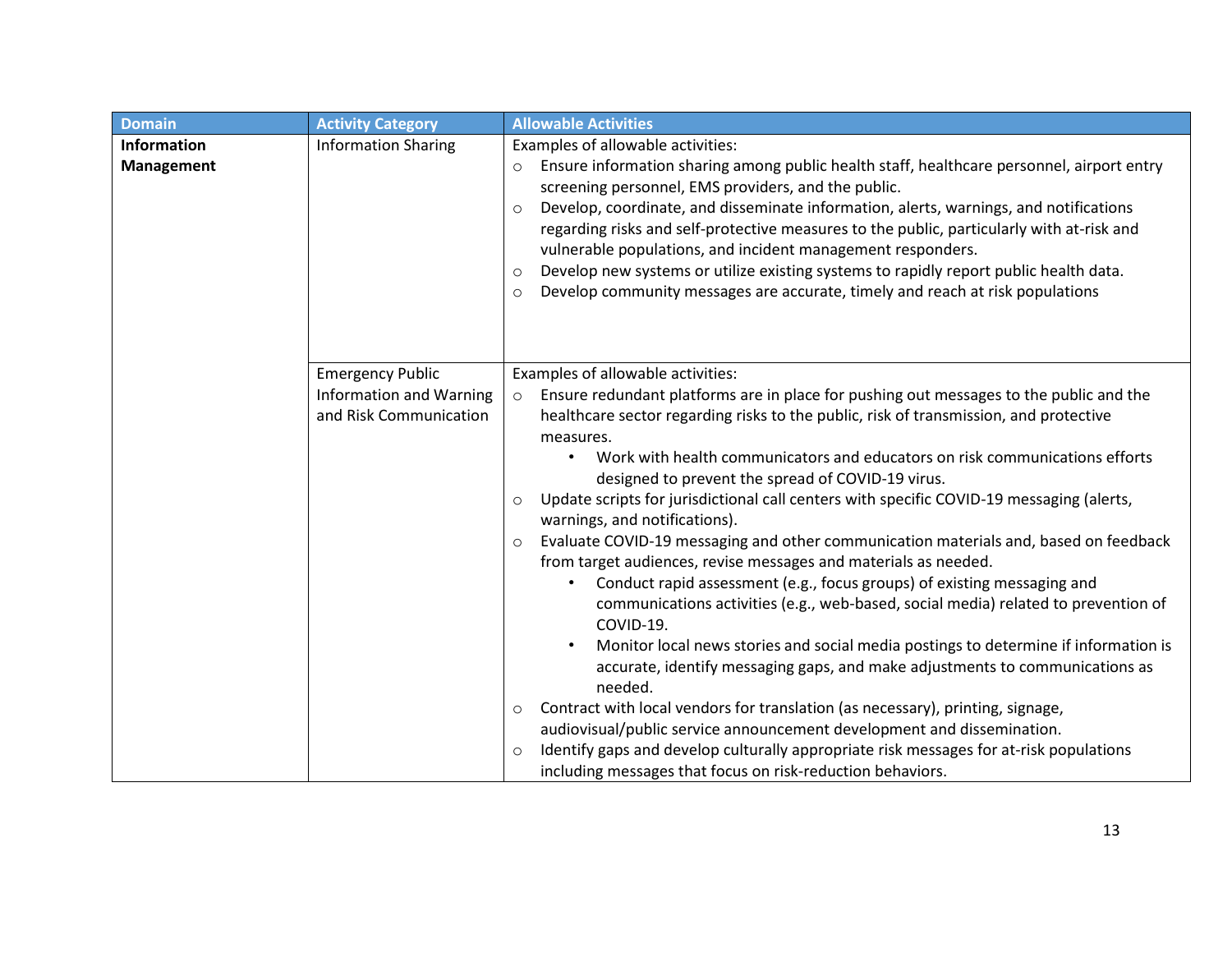| <b>Domain</b>              | <b>Activity Category</b> | <b>Allowable Activities</b>                                                                                                                                                                                                                                                                                                                                                                                                                                                                                                                                                                                                                                                                                                                                                                                                                                                                                                                                                                                                                                                                                            |
|----------------------------|--------------------------|------------------------------------------------------------------------------------------------------------------------------------------------------------------------------------------------------------------------------------------------------------------------------------------------------------------------------------------------------------------------------------------------------------------------------------------------------------------------------------------------------------------------------------------------------------------------------------------------------------------------------------------------------------------------------------------------------------------------------------------------------------------------------------------------------------------------------------------------------------------------------------------------------------------------------------------------------------------------------------------------------------------------------------------------------------------------------------------------------------------------|
|                            |                          | Develop a COVID-19-specific media relations strategy, including identification of key<br>$\circ$<br>spokespeople and an approach for regular media outreach.<br>Coordinate communication messages, products, and programs with key partners and<br>$\circ$<br>stakeholders to harmonize response messaging.<br>Clearly communicate steps that health care providers should take if they suspect a patient<br>$\circ$<br>has COVID-19 virus infection (e.g., diagnostic testing, clinical guidance).                                                                                                                                                                                                                                                                                                                                                                                                                                                                                                                                                                                                                    |
| <b>Countermeasures and</b> | Nonpharmaceutical        | Examples of allowable activities:                                                                                                                                                                                                                                                                                                                                                                                                                                                                                                                                                                                                                                                                                                                                                                                                                                                                                                                                                                                                                                                                                      |
| <b>Mitigation</b>          | Interventions            | Develop plans and triggers for the implementation of community interventions, including:<br>$\circ$<br>Activating emergency operations plans for schools, higher education, and mass<br>gatherings;<br>Ensuring that community, faith-based, and business organizations are prepared to<br>support interventions to prevent spread; and<br>Integrating interventions related to social services providers, criminal justice<br>systems, homeless persons, and other vulnerable populations and at-risk<br>populations.<br>Anticipate disruption caused by community spread and interventions to prevent further<br>$\circ$<br>spread.<br>Planning for school dismissal including continuity of education and other school-<br>based services (e.g., meals);<br>Ensuring systems are active to provide guidance on closure of businesses,<br>government, and social services;<br>Ensuring systems are in place to monitor social disruption (e.g., school closures);<br>Ensuring that services (e.g., housing, transportation, food) are in place for<br>community members impacted by social distancing interventions. |
|                            | Quarantine and Isolation | Examples of allowable activities:                                                                                                                                                                                                                                                                                                                                                                                                                                                                                                                                                                                                                                                                                                                                                                                                                                                                                                                                                                                                                                                                                      |
|                            | Support                  | Provide lodging and wrap-around services, including food and beverage, cleaning, waste<br>$\circ$<br>management, maintenance, repairs at quarantine/isolation sites, and clinical care costs for<br>individuals while under state or federal quarantine and isolation orders that are not eligible<br>to be paid for by another source.                                                                                                                                                                                                                                                                                                                                                                                                                                                                                                                                                                                                                                                                                                                                                                                |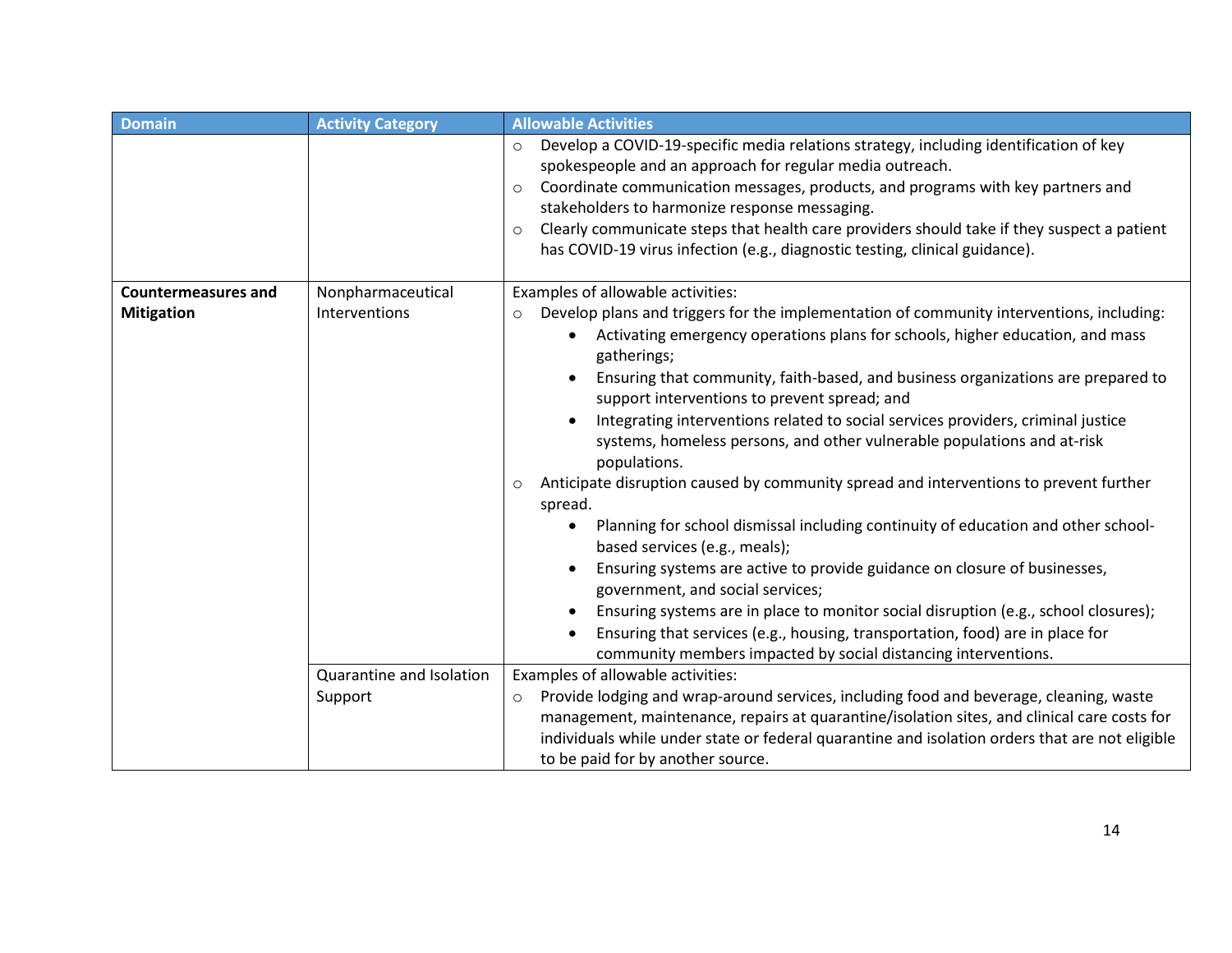| <b>Domain</b>           | <b>Activity Category</b>                                               | <b>Allowable Activities</b>                                                                                                                                                                                                                                                                                                                                                                                                                                                                                                                                                                                                                                                                                                               |
|-------------------------|------------------------------------------------------------------------|-------------------------------------------------------------------------------------------------------------------------------------------------------------------------------------------------------------------------------------------------------------------------------------------------------------------------------------------------------------------------------------------------------------------------------------------------------------------------------------------------------------------------------------------------------------------------------------------------------------------------------------------------------------------------------------------------------------------------------------------|
|                         | Distribution and Use of                                                | Review and update state quarantine and isolation laws, regulations, and procedures. Funds<br>$\circ$<br>may also be used to develop training and educational materials for local health<br>departments and judicial officials.<br>Identify and secure safe housing for persons subject to restricted movement and other<br>$\circ$<br>public health orders.<br>Develop and implement behavioral health strategies to support affected populations.<br>$\circ$<br>Examples of allowable activities:                                                                                                                                                                                                                                        |
|                         | <b>Medical Material</b>                                                | Ensure jurisdictional capacity for a mass vaccination campaign once vaccine becomes<br>$\circ$<br>available, including:<br>Enhancement of immunization information systems<br>Maintain ability for vaccine-specific cold chain management<br>Mass vaccination clinics for emergency response<br>Assess and track vaccination coverage<br>Rapidly identify high-risk persons requiring vaccine<br>Plan to prioritize limited MCM based on guidance from CDC and the Department of<br>Health and Human Services (HHS)<br>Ensure jurisdictional capacity for distribution of MCM and supplies.<br>$\circ$                                                                                                                                    |
| <b>Surge Management</b> | <b>Surge Staffing</b>                                                  | Examples of allowable activities:<br>Activate mechanisms for surging public health responder staff.<br>$\circ$<br>Activate volunteer organizations including but not limited to Medical Reserve Corps.<br>$\circ$                                                                                                                                                                                                                                                                                                                                                                                                                                                                                                                         |
|                         | <b>Public Health</b><br>Coordination with<br><b>Healthcare Systems</b> | Examples of allowable activities:<br>In partnership with health care coalitions, develop triggers for enacting crisis/contingency<br>$\circ$<br>standards of care.<br>Coordinate with HPP, healthcare coalitions, health care organizations, emergency<br>$\circ$<br>management, and other relevant partners and stakeholders to assess the public health and<br>medical surge needs of the community.<br>Prepare for increased demands for services, expansions of public health functions, increases<br>$\circ$<br>in administrative management requirements, and other emergency response surge needs.<br>Train hospitals, long term care facilities and other high-risk facilities on infection prevention<br>$\circ$<br>and control. |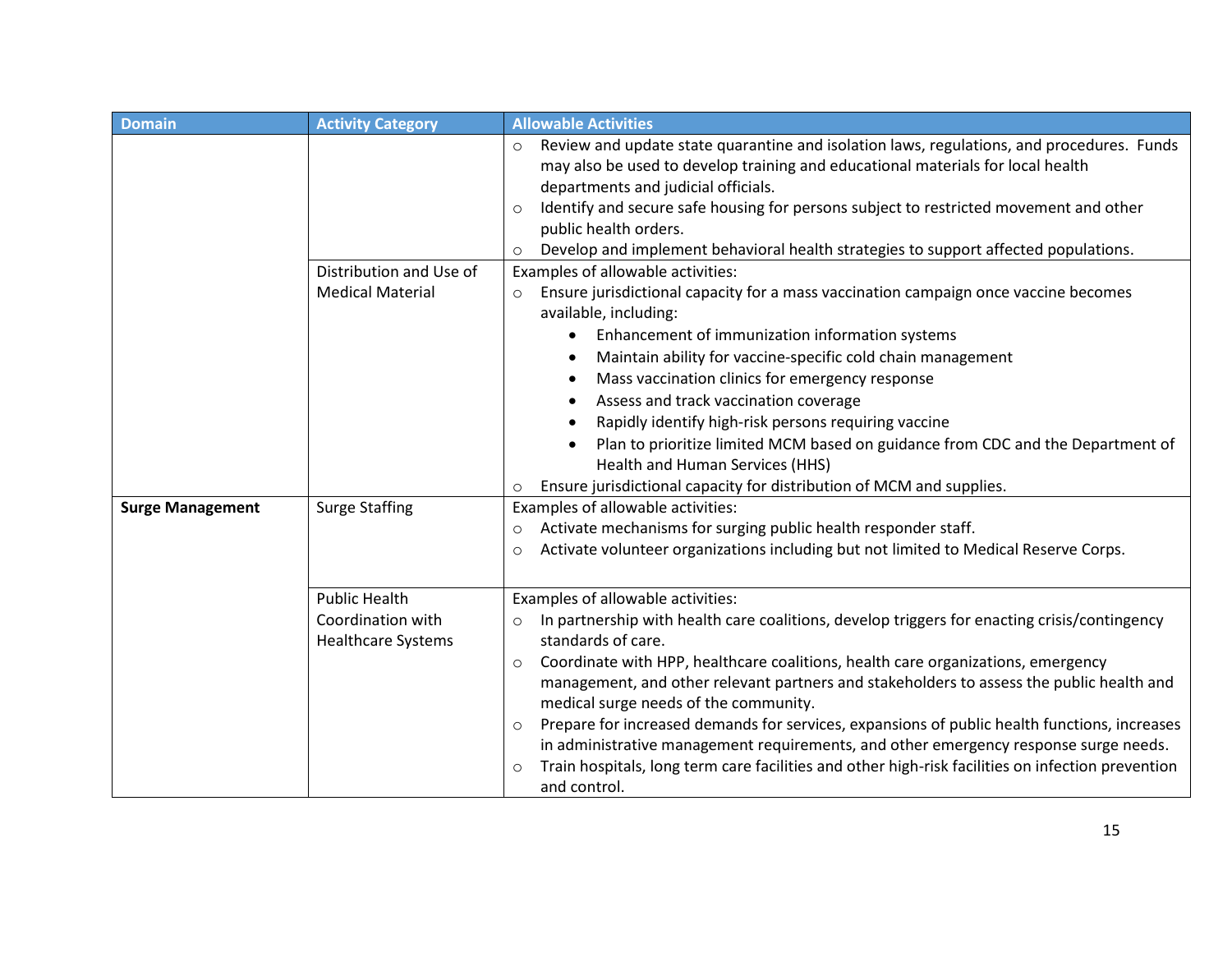| <b>Domain</b>          | <b>Activity Category</b>                                         | <b>Allowable Activities</b>                                                                                                                                                                                                                                                                                                                                                                                                                                                                                                                                                                                                                                                                                                                                                                                                                                                                                                               |
|------------------------|------------------------------------------------------------------|-------------------------------------------------------------------------------------------------------------------------------------------------------------------------------------------------------------------------------------------------------------------------------------------------------------------------------------------------------------------------------------------------------------------------------------------------------------------------------------------------------------------------------------------------------------------------------------------------------------------------------------------------------------------------------------------------------------------------------------------------------------------------------------------------------------------------------------------------------------------------------------------------------------------------------------------|
|                        |                                                                  | Actively monitor healthcare system capacity and develop mitigation strategies to preserve<br>$\circ$<br>healthcare system resources.<br>Execute authorities for responding to healthcare system surge and implement activities to<br>$\circ$<br>mitigate demands on the healthcare system. Plan to activate crisis/contingency standards<br>of care.                                                                                                                                                                                                                                                                                                                                                                                                                                                                                                                                                                                      |
|                        | <b>Infection Control</b>                                         | Examples of allowable activities:<br>Follow updated CDC guidance re: infection control and prevention and personal protective<br>$\circ$<br>equipment.<br>Engage with healthcare providers and healthcare coalitions to address issues related to<br>$\circ$<br>infection prevention measures, such as:<br>Changes in hospital/healthcare facility visitation policies,<br>Social distancing, and<br>Infection control practices in hospitals and long-term care facilities, such as:<br>PPE use,<br>٠<br>Hand hygiene,<br>Source control, and<br>Isolation of patients.                                                                                                                                                                                                                                                                                                                                                                  |
| <b>Biosurveillance</b> | <b>Public Health</b><br>Surveillance and Real-<br>time Reporting | Examples of allowable activities:<br>Conduct surveillance and case identification (including, but not limited to, public health<br>$\circ$<br>epidemiological investigation activities such as contact follow-up).<br>Assess risk of travelers and other persons with potential COVID-19 exposures.<br>$\circ$<br>Enhance surveillance systems to provide case-based and aggregate epidemiological data.<br>$\circ$<br>Enhance existing syndromic surveillance for respiratory illness such as influenza-like illness<br>$\circ$<br>(ILI) or acute respiratory illness (ARI) by expanding data, inputs, and sites.<br>Enhance systems to identify and monitor the outcomes of severe disease outcomes,<br>$\circ$<br>including among vulnerable populations.<br>Enhance systems to track outcomes of pregnancies affected by COVID-19.<br>$\circ$<br>Develop models for anticipating disease progression within the community.<br>$\circ$ |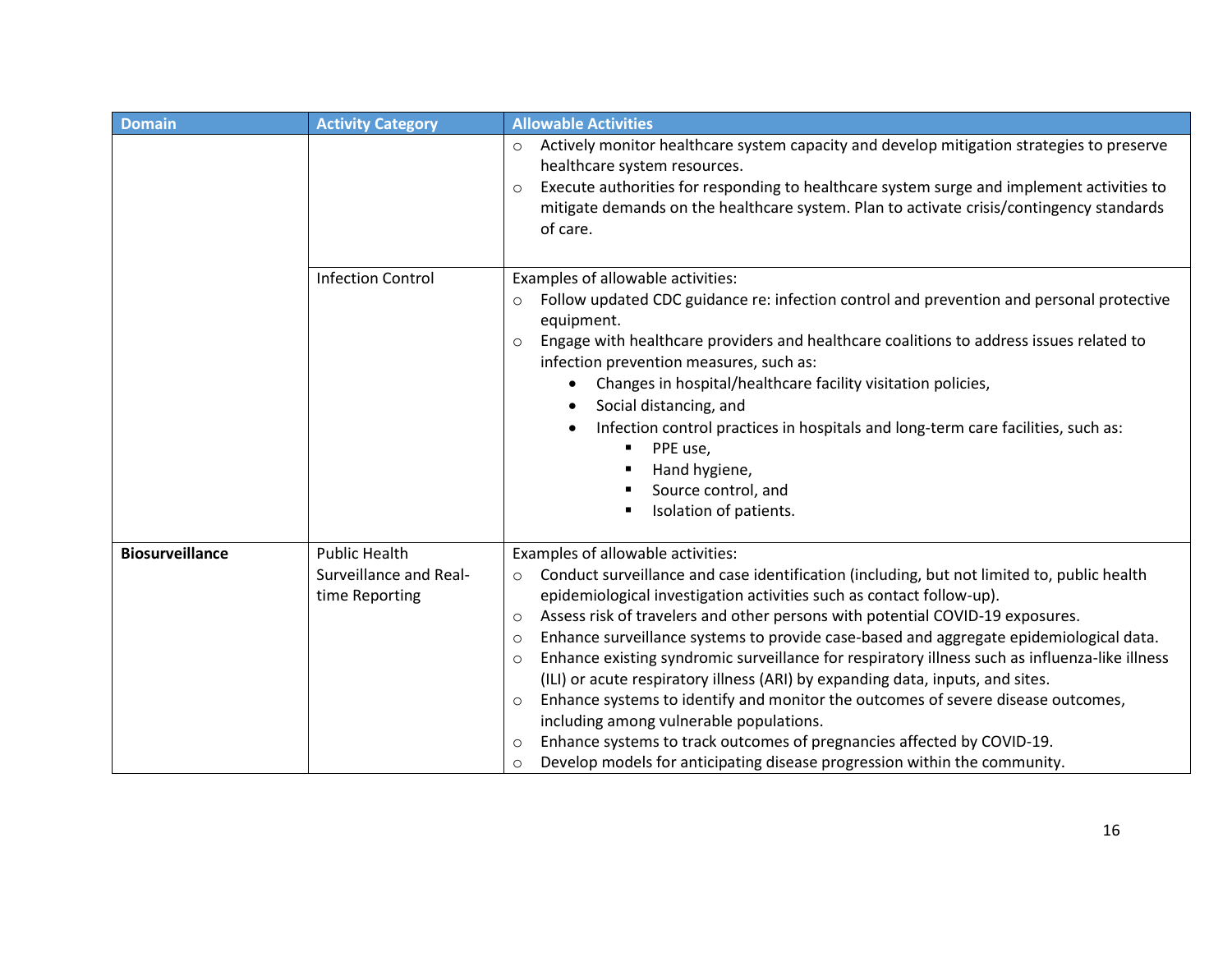| <b>Domain</b> | <b>Activity Category</b> | <b>Allowable Activities</b>                                                                                 |
|---------------|--------------------------|-------------------------------------------------------------------------------------------------------------|
|               | Public Health Laboratory | Examples of allowable activities:                                                                           |
|               | Testing, Equipment,      | Assess commercial and public health capacity for lab testing.<br>$\circ$                                    |
|               | Supplies, and Shipping   | Develop a list of available testing sites and criteria for testing and disseminate to clinicians<br>$\circ$ |
|               |                          | and the public.                                                                                             |
|               |                          | Appropriately collect and handle hospital and other clinical laboratory specimens that<br>$\circ$           |
|               |                          | require testing and shipping to LRN or CDC laboratories designated for testing.                             |
|               |                          | Rapidly report test results between the laboratory, the public health department,<br>$\circ$                |
|               |                          | healthcare facilities, and CDC to support public health investigations.                                     |
|               |                          | Test a sample of outpatients with ILI or ARI for COVID-19 and other respiratory viruses and<br>$\circ$      |
|               |                          | complete the following:                                                                                     |
|               |                          | Report weekly percent positive COVID-19 outpatient visits by age group.<br>$\circ$                          |
|               |                          | Determine the rate of ILI/ARI outpatient visits and the rate of COVID-10 confirmed<br>$\circ$               |
|               |                          | ILI patients.                                                                                               |
|               |                          | This allowable activity is similar to "Sentinel COVID-19 Surveillance, March                                |
|               |                          | 2020 and ILINet Enhancements in 2019. It may include, but is not limited to                                 |
|               |                          | the following:                                                                                              |
|               |                          | Conduct testing at public health laboratories<br>$\bullet$                                                  |
|               |                          | Describe modification of protocols and validation of specimen type                                          |
|               |                          | other than NP/OP swabs, including validation of different swab                                              |
|               |                          | types and self-swabbing for COVID-19                                                                        |
|               |                          | Collaborate with Emerging Infection Program and Influenza Hospitalization Surveillance<br>$\circ$           |
|               |                          | Network to modify existing FluSurv-NET program for COVID-19.                                                |
|               |                          | Enhance laboratory surge capacity plans.<br>$\circ$                                                         |
|               |                          | Determine maximum lab test capacity and establish prioritization criteria and contingency<br>$\circ$        |
|               |                          | plans for testing if maximum capacity is reached.                                                           |
|               |                          | Work with laboratory partners to ensure labs receive updated guidance on appropriate<br>$\circ$             |
|               |                          | testing algorithms and sample types as additional information is acquired.                                  |
|               |                          | Ensure clear guidance is communicated to clinical labs and physicians on how to obtain<br>$\circ$           |
|               |                          | appropriate lab testing.                                                                                    |
|               |                          | Provide testing for impacted individuals.<br>$\circ$                                                        |
|               | Data Management          | Examples of allowable activities:                                                                           |
|               |                          | Ensure data management systems and in place and meet the needs of the jurisdiction.<br>$\circ$              |